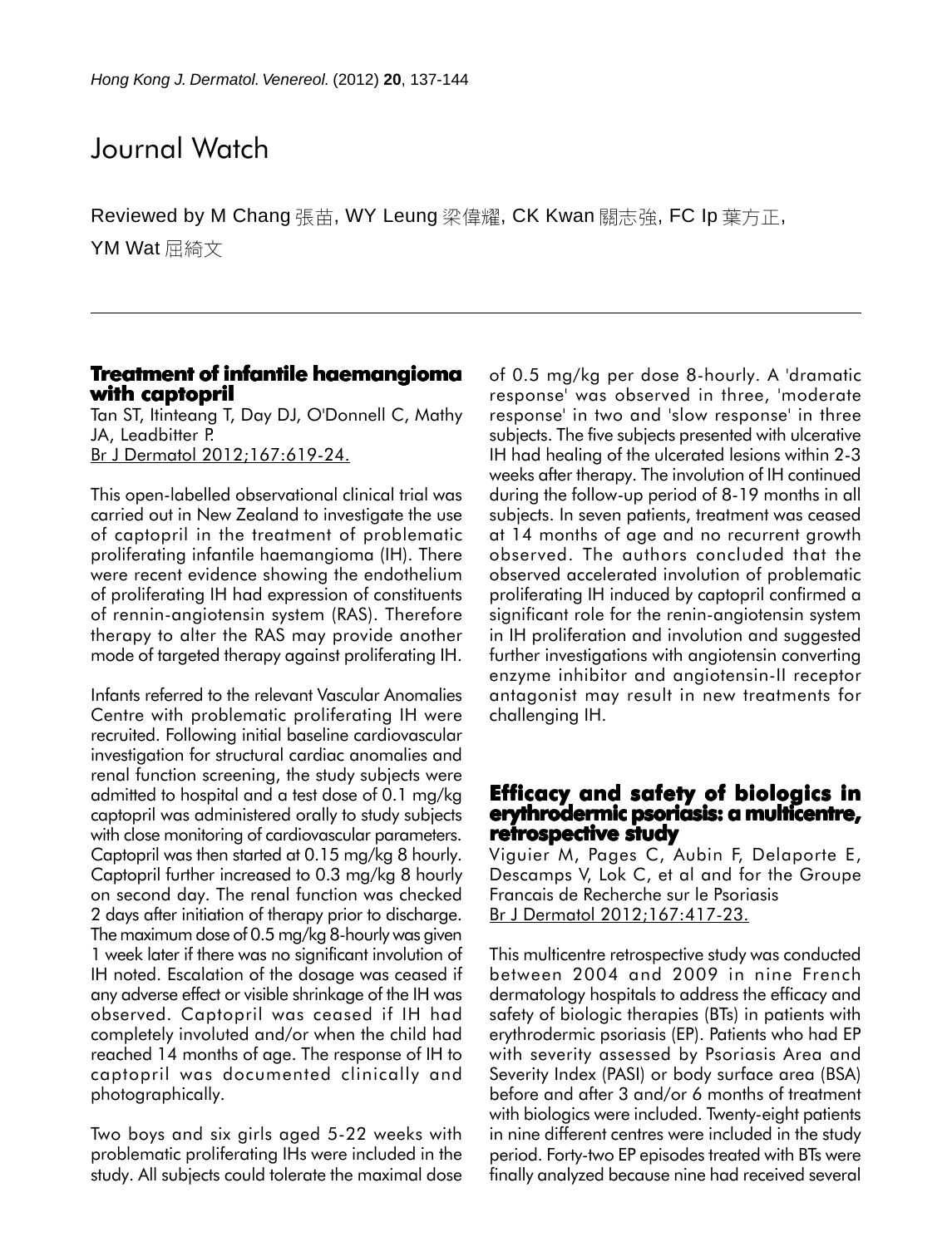courses of BTs: 37 with TNF- $\alpha$  blockers (infliximab: 24, adalimumab: 7, etanercept: 6), three with ustekinumab and two with efalizumab. The efficacy of BTs was assessed by a 75% improvement in PASI and or in BSA severity score after treatment. A third of the patients treated with infliximab showed a 75% improvement after 4 weeks and 48% of patients reached a clinical improvement of PASI 75 at 14 weeks. PASI 75 was observed in patients receiving adalimumab (50%) as well as in those receiving etanercept (40%) after 12-14 weeks. Overall, 42% of patients with erythrodermic psoriasis reached a 75% improvement 10-14 weeks after starting BTs. In the fourteen adverse events observed, twelve were considered serious adverse events (SAEs) in which consisting of bacterial infection in seven of them. One case of fatal septic shock was observed. Other SAEs include lymphoma (n=1), myocardial infarction  $(n=1)$ , severe depression  $(n=1)$  and anaphylactic shock (n=1). BTs was withdrawn in 69% of cases due to adverse effects. The authors thus concluded that biologics were useful for the treatment of erythrodermic psoriasis and safety concern for infectious complications, remain the most important area when considering continuation or termination of therapy. This study is limited by the small sample size and retrospective nature.

## **Oral immunotherapy for treatment Oral immunotherapy for of egg allergy in children**

Burks WA, Jones SM, Wood RA, Fleischer DM, Sicherer SH, Lindblad RW, et al. N Engl J Med 2012;367:233-43.

Food allergy to egg in the United States carries a cumulative prevalence of 2.6%, with allergic symptoms ranging from mild urticaria to systemic anaphylaxis. Dietary avoidance is the only approved treatment. Traditional subcutaneous immunotherapy is considered effective against certain aeroallergens but unsafe for treatment of food allergy. Oral immunotherapy has previously been evaluated to desensitize patients allergic to milk, peanut and egg. However, a sustained immune tolerance after discontinuation of oral immunotherapy was not evaluated. The

following study aimed to evaluate sustained unresponsiveness in children after oral immunotherapy with egg-white powder.

A double-blind, randomised, placebo-controlled study involving 55 children of age 5-11 years with egg allergy was carried out from five centers in the United States. Forty children received oral immunotherapy of egg-white powder and 13 received placebo, following a protocol of initial dose-escalation, build-up and maintenance phase of up to 2 g of egg-white powder per day for 10 months. An oral food challenge test with 5g egg white-powder was done at 10 months, in which none of the placebo-treated group and 55% of the oral immunotherapy group passed. Those that passed clinically (no untoward reaction) and serologically (decreased wheal size on skin-prick test, decreased basophil activation and lowered egg-specific IgG4 antibody levels) were considered to be successfully desensitized. All participants were given placebo powder till 22 months, when a second food challenge test was performed, which resulted in desensitization of 75% of the oral-immunotherapy group. At 24 months, 28% of the children in oralimmunotherapy group passed another food challenge test and were considered to have sustained unresponsiveness. They continued to consume egg ad libitum (powder or cooked egg) till 36 months without clinically significant symptoms.

About 13% of children withdrew before first food challenge test at 10 months due to mild allergic reactions and anxiety reaction. No severe adverse events occurred but 25% of oral immunotherapy group experienced mild oral or pharyngeal symptoms while only 4% of placebo group suffered from adverse events. The rates of adverse events were noted to be highest during the first 10 months of oral immunotherapy.

The above study showed that a carefullymonitored oral immunotherapy can desensitize a high proportion of children with egg allergy (55%), which was therapeutically beneficial as it offered protection against allergic reaction to accidental exposure. It also showed that it could induce sustained unresponsiveness up to 36 months in a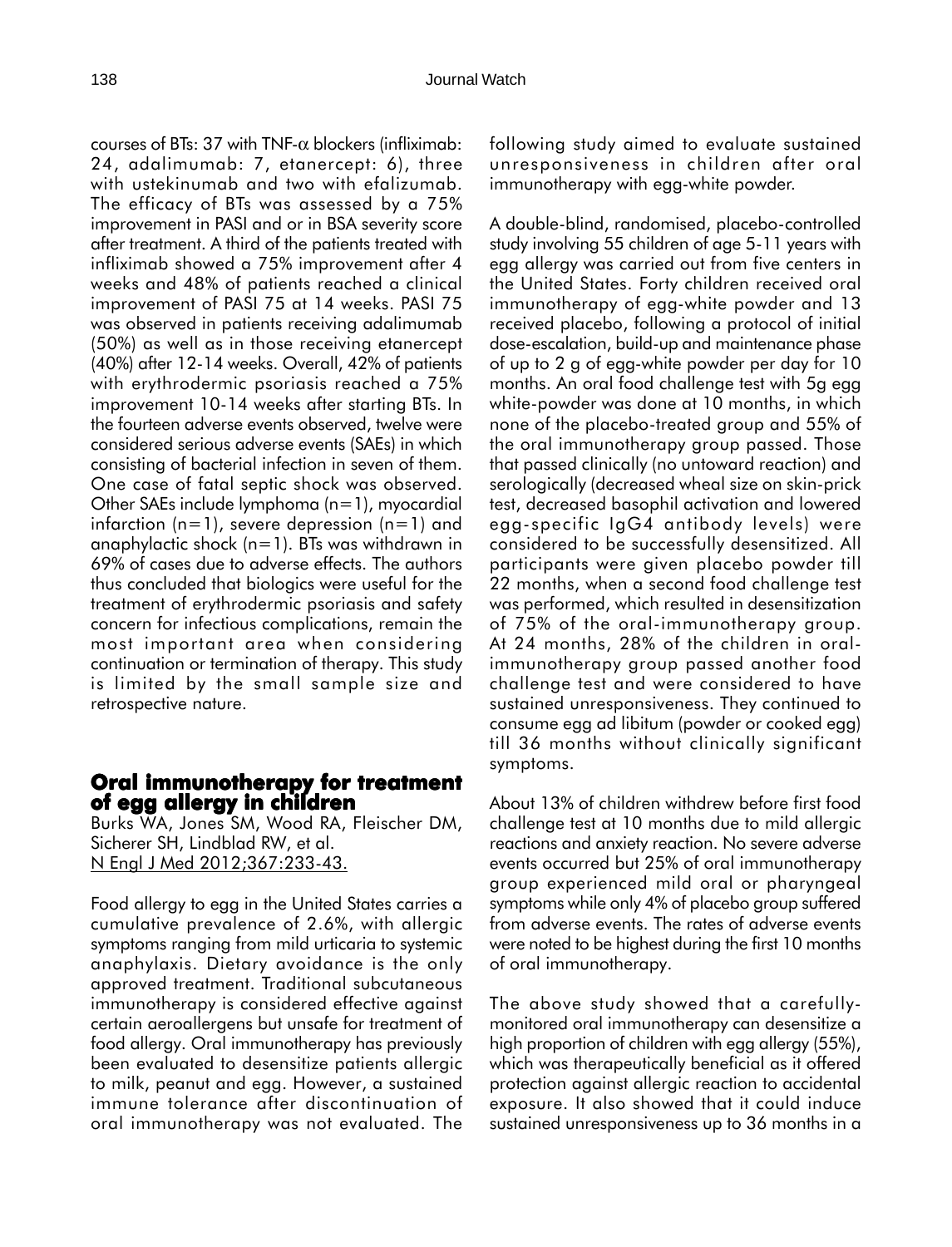clinical subset (28%), which was more desirable as successful incorporation of egg in diet. The authors concluded that oral immunotherapy might be a promising therapeutic intervention for food allergy. This study is limited by the small sample size.

# **Re-evaluation of serological criteria for early syphilis treatment efficacy: for syphilis treatment efficacy: progression to neurosyphilis despite therapy**

Zhou P, Gu X, Lu H, Guan Z, Qian Y. Sex Transm Infect 2012;88:342-5.

Nowadays, there is no effective way to assess the microbiological cure of secondary syphilis after treatment. Most authorities use clearing of clinical lesions and the 4-fold decrease in non-treponemal antibody titres to assess the effectiveness of treatment. US CDC recommends to undergo cerebrospinal fluid(CSF) examination after completed the treatment of early syphilis if patients (1) persist or recur of neuropsychiatric symptoms or signs; (2) a sustained 4-fold increase of nontreponemal antibody titres or (3) non-treponemal antibody titres do not fall by 4-fold 6 months after treatment. However, in some patients, 4-fold decrease in non-treponemal antibody titres may not predict the success of treatment since the titres may decrease even without treatment. Thus, the aim of this study is to study the cases of secondary syphilis (SS) progressed to neurosyphilis (NS) despite appropriate treatment and whose rapid plasma reagin (RPR) titres decreased 4-fold within 6 months but did not revert to negative within 24 months.

Secondary syphilis was diagnosed by (1) reactive serum RPR with reactive Treponema pallidum particle agglutination assay (TPPA) and (2) classical SS skin or mucocutaneous lesions. The patients should also fulfil the following criteria during May 2000 to April 2010: (1) serum RPR titres decreased 4-fold within 3 months but failed to revert to negative at least 24 months after treatment; (2) no history of high risk behaviours following initial syphilis treatment; (3) negative HIV test and (4) fulfilling the diagnostic criteria of NS.

Lumber puncture was performed if patient had neuropsychiatric symptoms and signs or those with serofast state of RPR more than 24 months after treatment. The diagnostic criteria of NS included: (1) reactive CSF VDRL and TPPA in absence of substantial contamination of CSF with blood; (2) with or without elevated CSF white blood cells; (3) with or without elevated CSF protein.

Total 17 patients were included with 14 males and 3 females. They were all responded to treatment serologically but developed NS later. During the SS stage, seven patients were treated by Benzathine penicillin 2.4 MU IMI weekly for 2 or 3 doses; four treated by IMI procaine penicillin 0.8 MU/day for 15 days; two treated by IMI ceftriaxone 250 mg daily for 10 days; three were given azithromycin 2 gm for 7 days or 1 gm daily for 14 days and one was given minocycline 200 mg/day for 15 days. All serum RPR titres decreased 4-fold within three months but remained serofast for more than 24 months. CSF examination revealed all had reactive CSF VDRL and TPPA. Nine of them also had elevated CSF protein and white blood cells, three had increased CSF protein and one had elevated CSF white blood cells only. The remaining four showed normal CSF protein and white blood cells. Four patients had neuropsychiatric symptoms and signs and other 13 were asymptomatic.

All these 17 patients received treatment of NS. Thirteen were by IV penicillin G, 4 MU every 4 hours for 14 days and 4 were given IV ceftriaxone 2 gm daily for 10 days because of penicillin allergy. All of them had significant dropped in serum RPR and CSF VDRL titres 3 months after completion of NS treatment. Thus, the authors suggested that NS may be detected in immunocompetent patients despite given appropriate treatment and clinicians should be aware and consider CSF examination in any treated patients with evidence of progression irrespective of prior treatment regime or serological response.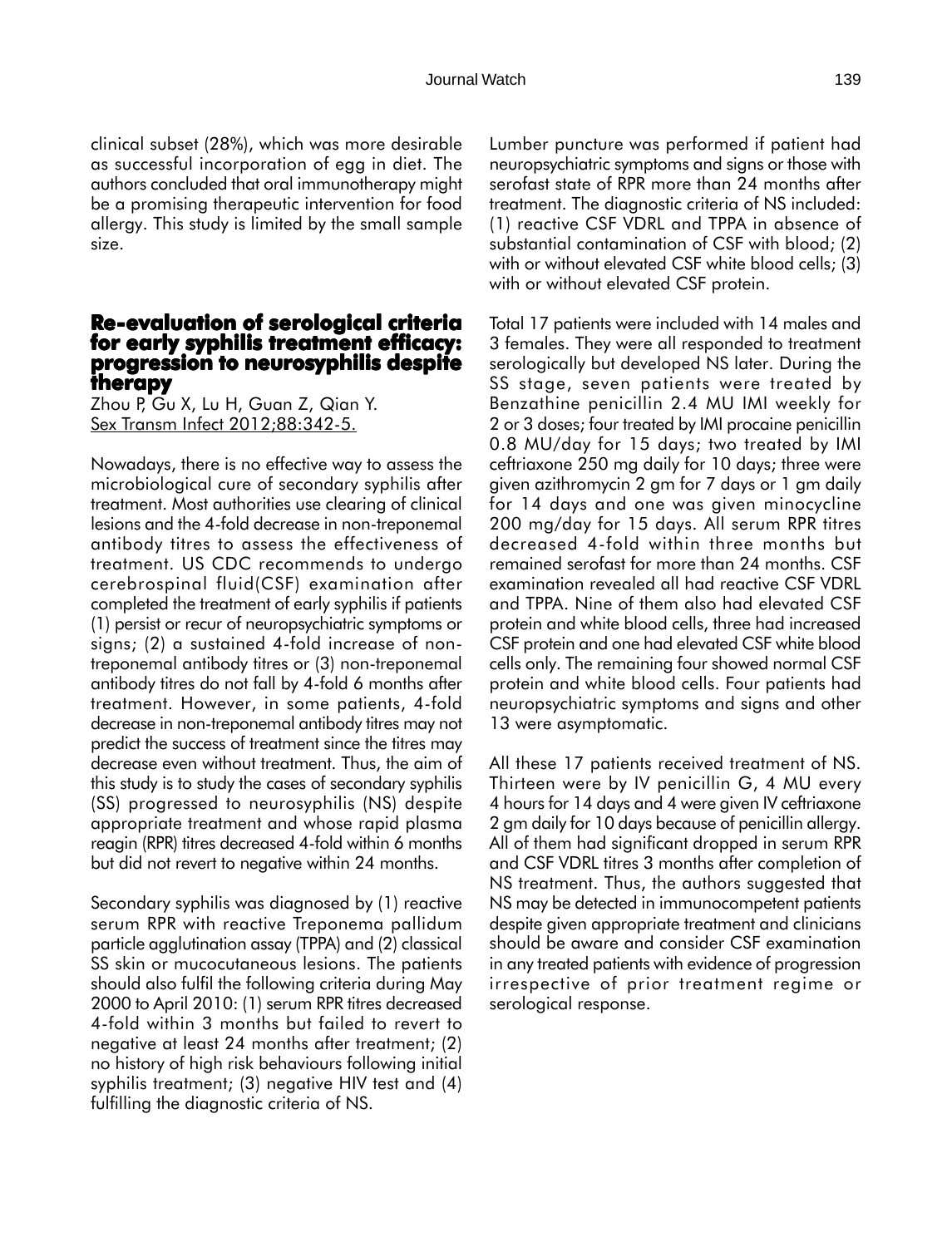#### **Multilevel and spatial analysis of spatial analysis syphilis in Shenzhen, China, to inform spatially targeted control targeted measures**

Wu X, Tucker JD, Hong F, Messina J, Lan L, Hu Y, et al. Sex Transm Infect 2012;88:325-9.

Syphilis is still a major sexually transmitted infection in China especially in Guangdong Province, Shenzhen city. The reported incidence in Shenzhen was 48.9 cases per 100,000 people in 2008 which was 2.3 times higher than China (21.1 cases/100,000 people). The purpose of this study is to identify spatial and socio-demographic subpopulations that have a higher burden of syphilis.

There were 6496 syphilis cases among Shenzhen residents with 16.9% primary syphilis, 18.9% secondary syphilis, 0.3% tertiary syphilis, 63.7% latent syphilis and 0.5% congenital syphilis. Among all cases, 48.8% were men and 51.2% were women. The mean age was  $34.3 \pm 12.3$  years old. Men were significantly more than women to have primary and secondary syphilis. Younger people and migrant labourers were also more likely to have primary and secondary syphilis. By analysis of the surrounding neighbouring cities around Shenzhen, there was a significant spatial clustering of primary, secondary and latent syphilis cases. Moreover, those living in the districts with higher gross domestic product (GDP) were a significant predictor of primary and secondary syphilis. This might be that areas with higher GDP tended to have more commercial sex and extra-marital affairs. However, the clustering of primary and secondary syphilis was disproportionately low in Hong Kong when compared with other Shenzhen's neighbouring cities. The number of entertainment venues, high risk sex venues and MSM venues in the cities were not associated with the syphilis infection. The authors postulated that these venues might be more targeted by officials to have more condom promotion programme, health outreach and related sex health programme. The sex workers in these venues might also shift to the underground venues that were not easily identified by the officials.

The authors concluded that there is substantial clustering of primary and secondary syphilis cases at the neighbourhood of Shenzhen. Greater sexually transmitted disease health services and programme may be needed in these neighbourhoods.

# **Moderate to severe plaque psoriasis with scalp involvement: A randomised, with involvement: A randomised, double-blind, placebo-controlled study of etanercept of**

Bagel J, Lynde C, Tyring S, Kricorian G, Shi Y, Klekotka P. J Am Acad Dermatol 2012;67:86-92.

Biologics are effective in treating moderate to severe plaque psoriasis but evidence of its efficacy in managing scalp disease is limited. In this multicenter, randomised, double-blinded, placebo-controlled trial, the authors aimed at evaluating efficacy and safety of Etanercept in treating scalp symptoms in patients with moderate to severe psoriasis using Psoriasis Scalp Severity Index (PSSI) as the assessment tool.

A total of 124 patients were recruited and they were randomly assigned to receive subcutaneous Etanercept 50 mg twice weekly for 12 weeks followed by once weekly for another 12 weeks (group A) or placebo in first 12 weeks and Etanercept 50 mg twice weekly in subsequent 12 weeks (group B).

Etanercept-treated patients (group A) achieved significantly higher improvement in mean PSSI score at 12 week (80.8% vs 20.4%, p<0.0001). And the effect still persisted in the subsequent 12 weeks when a lower dosage of Etanercept was given. On the other hand, patients in group B also experienced significant improvement in PSSI score from baseline after they switched to Etanercept from week 13 onwards. Patients with higher body mass index (BMI) did not appear to have a compromised result in this study, although the sample was small.

Etanercept was generally well tolerated and the side effect profile was similar in both groups at 12 weeks. Five patients from group A withdrew due to adverse events, of which 2 experienced serious events namely cholecystitis and metastatic malignant melanoma. The authors concluded that Etanercept is an effective and well-tolerated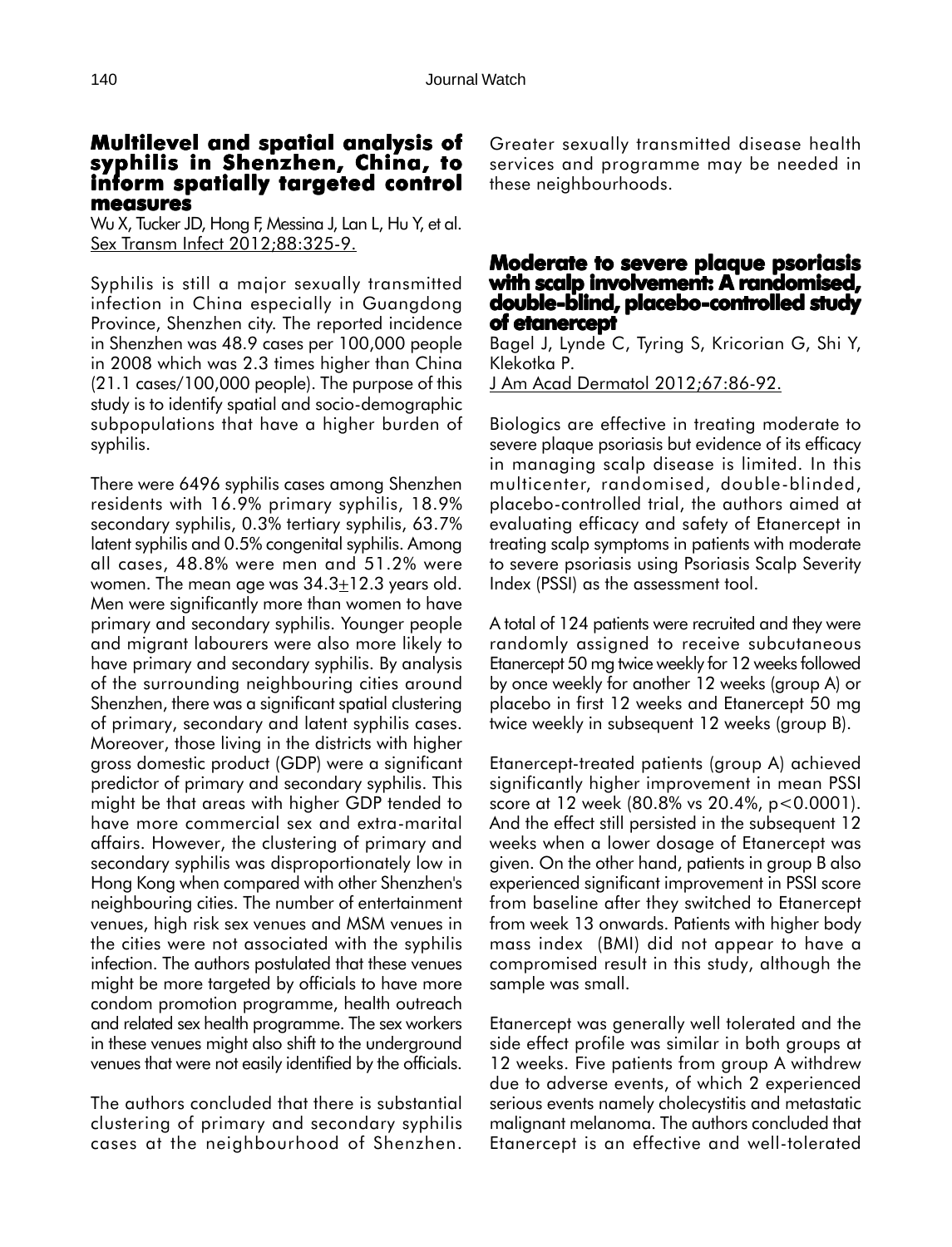treatment for psoriatic patients with scalp involvement. However, the study was limited by the insufficient power to detect rare adverse reaction associated with Etanercept and the effect of high BMI on its efficacy.

#### **Wet dressing therapy in conjunction with topical corticosteroids is effective for rapid control of severe paediatric atopic dermatitis: Experience with 218 patients over 30 years at Mayo Clinic**

Dabade TS, Davis DM, Wetter DA, Hand JL, McEvoy MT, Pittelkow MR, et al. J Am Acad Dermatol 2012;67:100-6.

Intensive topical treatment had been used for decades in treating flare of atopic dermatitis. The authors in this study reviewed their experience in using hospitalised intensive wet dressing and topical steroids in the management of paediatric atopic patients over the past 30 years.

A total of 218 paediatric patients were reviewed. Most of them had tried topical therapies, dietary manipulation, phototherapy and systemic steroids prior to admissions. 'Closed' wet dressing method was utilised, where moist gauze was applied over topical steroids or emollient and dry cotton flannel clothing was used to cover the gauze to maintain moisture. It was done 5-8 times per day initially and slowly weaned according to patients' response. Most patients (over 90%) had remarkable improvement (more than 50%) over short period of time with a mean hospital stay of 3.6 days. They were usually well tolerated and only some patients complained of mild discomfort initially.

Despite its promising efficacy, wet dressing was still under-utilised. The authors explained the possible reasons include the limited literature on wet dressing. Labour intensiveness and insurance coverage also discourage its use. This study was limited by its retrospective nature, incompleteness of data and lack of standardisation of assessment.

# **Childhood- and later-onset vitiligo have diverse epidemiologic and clinical characteristics**

Nicolaidou E, Antoniou C, Miniati A, Lagogianni E, Matekovits A, Stratigos A, et al. J Am Acad Dermatol 2012;66:954-8.

Vitiligo occurred early in life is not uncommon. However, there were only few reports studied the difference between childhood- and later-onset vitiligo. In this cross-sectional study, patients with a vitiligo onset before 12 years old were included as childhood-onset group while those had a disease onset after the age of 12 were selected as later-onset group.

A total of 394 patients were examined during a period of 5 years in which 126 of them had disease onset at childhood and 107 patients with lateronset disease were randomly selected. It was found that childhood-onset vitiligo more commonly affected the eyelids and lower extremities and they were usually segmental, while later-onset vitiligo affected upper extremities more. However, the reason for this difference in clinical pattern remained unclear. Moreover, childhoodonset vitiligo showed a slower rate of progression, lower connection with stressful events at initial presentation and associated more with allergic diseases but less with thyroid problem when compared to later-onset group. It was found that within the childhood vitiligo group, the presence of thyroid disease was associated with positive family history of thyroid disease and duration of vitiligo. Hence, the authors suggested that children with vitiligo should be followed up later in life for the emergence of thyroid disease, especially those with positive family history.

This study was limited by selection bias because the subjects were selected from the tertiary centre where some of the milder cases could be missed out.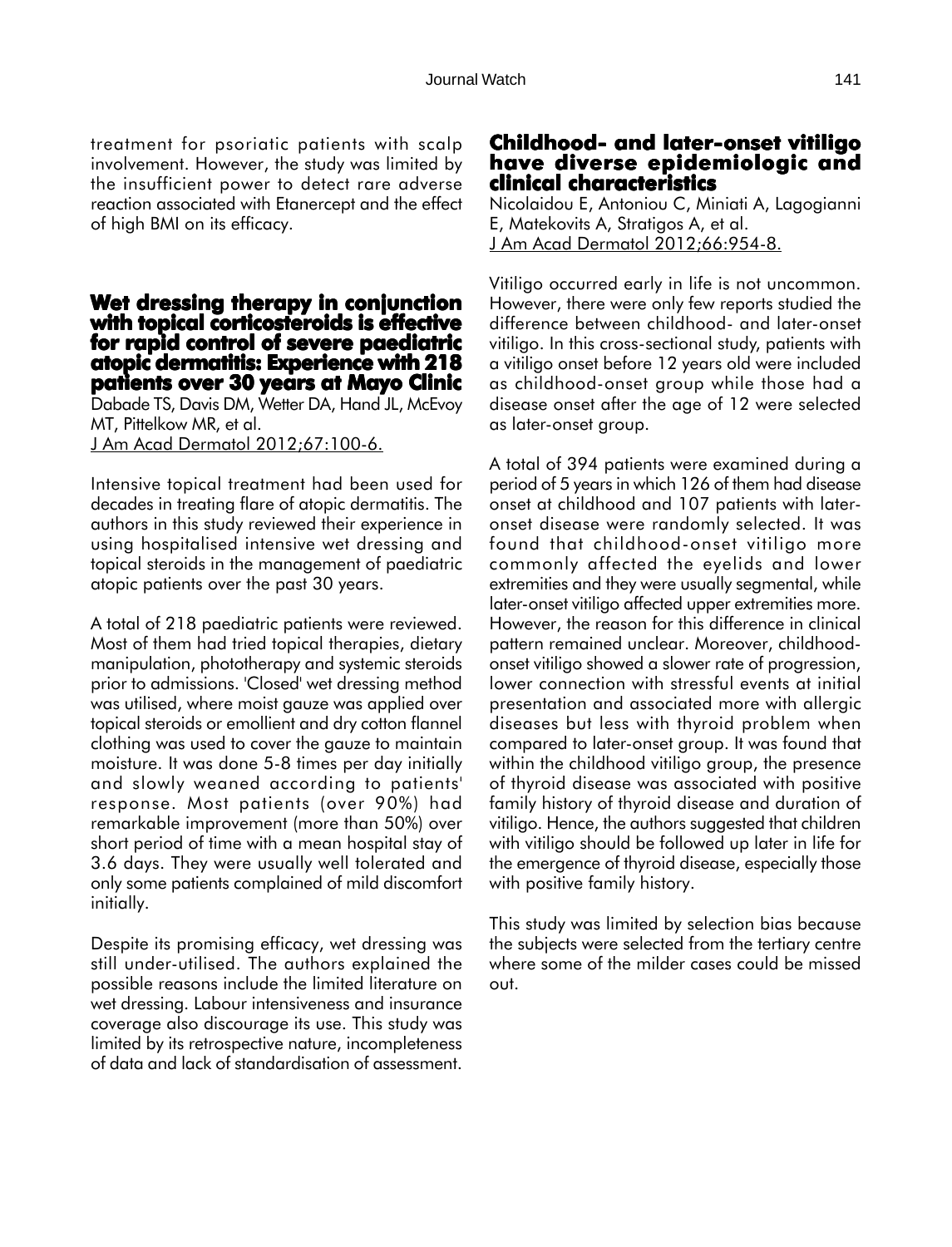## **Ocular adverse effects of systemic treatment with isotretinoin**

Neudorfer M, Goldshtein I, Shamai-Lubovitz O, Chodick G, Dadon Y, Shalev V. Arch Dermatol 2012;148:803-8.

This study aimed at determining whether isotretinoin treatment might result in significant ocular adverse effects. Isotretinoin was reported to be associated with ocular adverse effects such as dry eyes (due to meibomian gland abnormality), blepharoconjunctivitis, keratoconjunctivitis sicca, photosensitivity, intolerance to contact lens, refractive changes, papilloedema and more severely benign intracranial hypertension. These adverse effects were readily reversible upon cessation of therapy.

This is a retrospective case-control study. The patients were recruited from the databases of a large health maintenance organisation in Israel serving a population of 2 million. The data were drawn from January 2000 through December 2007. A total of 14682 new patients using isotretinoin for acne were identified and analyzed. Another 14682 isotretinoin-free patients having acne and 14682 acne-free patients, all matched with sex and age, were also chosen for comparison.

The isotretinoin group had a significantly higher risk of ocular adverse effects (both inflammatory and structural adverse effects) than the isotretinoin-free group and acne-free group. The overall hazard ratio was  $1.70$  (p<0.001) for any ocular adverse effects in one year followup period. The hazard ratio was 2.33 (95%CI: 2.06-2.64) for inflammatory adverse effects and 2.10 (95%CI: 1.52-2.91) for structural adverse effects. There was increase in ophthalmologic medication used within one year period in isotretinoin group when compared with the other two control groups. The increase risk of ocular adverse effects in isotretinoin group was noted to begin from the first month and continue throughout the one year period. The most frequent ocular adverse effects were conjunctivitis, hordeolum, chalazion, blepharitis, eye pain and dry eyes. The adverse effects were likely due to the meibomian gland dysfunction induced by isotretinoin.

The authors suggested that ocular lubricants should be prescribed along with systemic isotretinoin use. Ophthalmologist should be referred for any ocular problems after starting isotretinoin and the treatment reviewed if symptoms persist or progress. The study may be limited by the fact that patients with severe acne have a higher risk for ocular diseases and this is the group that was indicated for treatment with isotretinoin.

#### **Dabrafenib in BRAF-mutated metastatic melanoma: a multicenter, a multicenter, open-label, phase 3 randomised controlled trial**

Hauschild A, Grab JJ, Demidov L, Jouary T, Gutzmer R, Millward M, et al. Lancet 2012;380:358-65.

Metastatic melanoma carries a high and rapid mortality rate. About 50% of melanomas have an activating mutation in serine-threonine protein kinase BRAF gene, in which, 80-90% of such have a V600E mutation and 10-20% have V600K mutation. Vemurafenib, the first BRAF-inhibitor, showed improvement in overall survival and progression-free survival in 48% of patients. It was recently approved by the US Food and Drug Administration and European Medicines Agency for treatment of metastatic melanoma.

Dabrafenib is a reversible, ATP-competitive inhibitor of mutated BRAF V600E, which was shown in phase 2 studies to have a confirmed response rate of 59% and manageable safety profile. An open-label, phase 3, randomised controlled trial was carried out from December 2010 to September 2011 to assess whether dabrafenib was better than standard chemotherapy in the treatment of metastatic melanoma. Patients of age 18 or above, with previously untreated, stage IV or unresectable stage III BRAF V600E mutation-positive melanoma were recruited. A total of 250 white Caucasians from 12 European and Northern American countries, with a median age of 50-53 years were randomly assigned (3:1) to receive dabrafenib (150 mg twice daily, orally) or dacarbazine  $(1000 \text{ mg/m}^2 \text{ intravenously every } 3 \text{ weeks}).$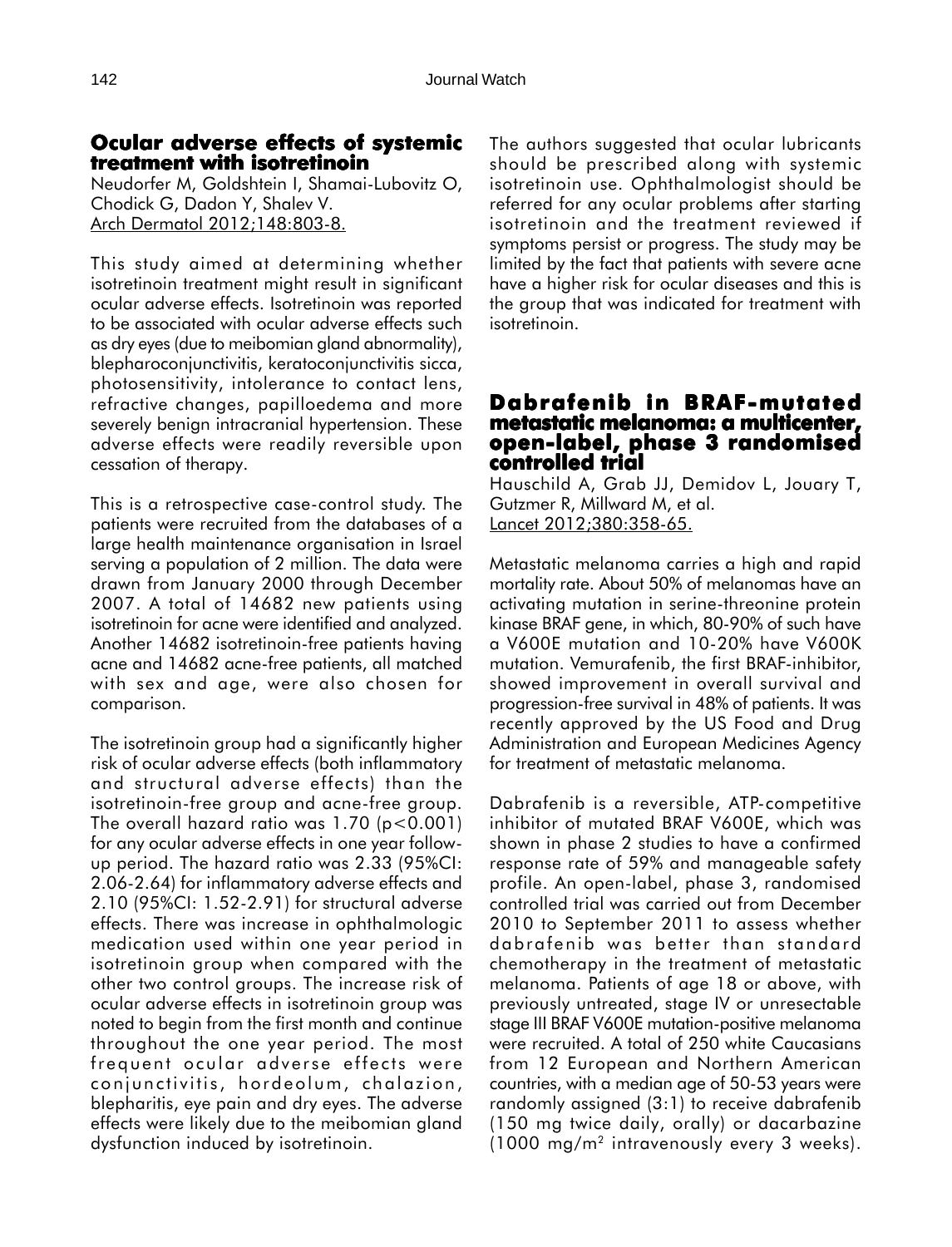Patients with central nervous system (CNS) metastasis, poor performance status, organ dysfunction and use of other anti-tumour therapy (except interleukin) were excluded. Treatment was continued until disease progression, death, or treatment withdrawal, with cross over to dabrafenib allowed if disease progression was confirmed.

The primary endpoint was progression-free survival. It was 5.1 months for dabrafenib and 2.7 months for dacarbazine, with a hazard ratio of 0.3 (95% CI=0.18-0.51, p<0.0001). The progression-free survival curves separated early and remained separated, in favour of the dabrafenib group. At data cutoff, 57% patients in the dabrafenib group and 22% in the dacarbazine group remained on treatment, while 44% of the dacarbazine group crossed over to dabrafenib. Treatment-related adverse events occurred in 53% of the dabrafenib group and 44% in the dacarbazine group. The most common ones included cutaneous hyperkeratosis, papillomas, palmoplantar erythrodysaesthesia, pyrexia, fatigue, headache and arthralgia. However, severe phototoxic or hyperkeratotic skin reactions, non-melanotic skin cancer and other adverse reactions were uncommon and occurred in less than 10% of patients in both groups.

The authors concluded that dabrafenib is a promising treatment which significantly improved progression-free survival compared with dacarbazine in BRAF V600E mutated stage IV melanoma patients with good performance status. However, the generalisability to those with CNS metastases, organ dysfunction, poor performance status, previously treated patients and non-white populations was unknown.

## **Improved survival with MEK inhibition in BRAF-mutated melanoma**

Flaherty K, Robert C, Hersey P, Nathan P, Garbe C, Milhem M, et al. New Eng J Med 2012;367:107-14.

Selective BRAF-inhibitor therapy improves survival in patients with BRAF-mutated advanced melanoma. They have been shown to improve

survival compared to conventional chemotherapy, but the responses were short-lived. The mechanism of resistance of melanoma cells seemed to have involved MAP kinase-pathway upstream of MEK. MEK inhibitors and BRAF inhibitors have showed growth inhibition and celldeath in tumours bearing BRAF mutations. Trametinib is an orally available selective inhibitor of MEK1 and MEK2 which was previously shown in phase 1 and 2 trials to have induced tumour regression and disease stabilisation in melanoma with BRAF V600E and V600K mutation.

A phase-3 open-label, randomised trial involving 322 patients was carried out to assess whether trametinib was better than standard chemotherapy in treatment of metastatic melanoma. Patients of age 18 or above, stage IIIC or IV BRAF V600E or V600K mutation-positive melanoma were recruited. Exclusion criteria included poor performance status, organ dysfunction and previous use of BRAF or MEK inhibitors or ipilimumab. Patients with stable brain metastasis were allowed to enroll. They were randomly assigned (2:1) to receive trametinib (2 mg, orally) or chemotherapy, dacarbazine (1000 mg/m2 intravenously every 3 weeks), or paclitaxel (175 mg/m2 every 3 weeks). Treatment was continued until disease progression, death, or treatment withdrawal, with cross over to trametinib allowed if disease progression was confirmed. The baseline demographics were well-balanced between the two groups with a median age of 54 (chemotherapy group) and 55 (trametinib group) years.

Median progression-free survival was 4.8 months in trametinib group and 1.5 months in chemotherapy group, with a hazard ratio of 0.45 (95% CI=0.33 to 0.63,  $p < 0.001$ ). The progression-free survival curves separated early and remained separated, in favour of the trametinib group. At data cutoff, 47% of chemotherapy group crossed over to trametinib. Six-month overall survival rate was 81% in the trametinib group and 67% in the chemotherapy group despite cross over (hazard ratio for death 0.54, 95% CI=0.32-0.92, P=0.01).

Treatment-related adverse events occurred in 57% of the trametinib group and 37% in the